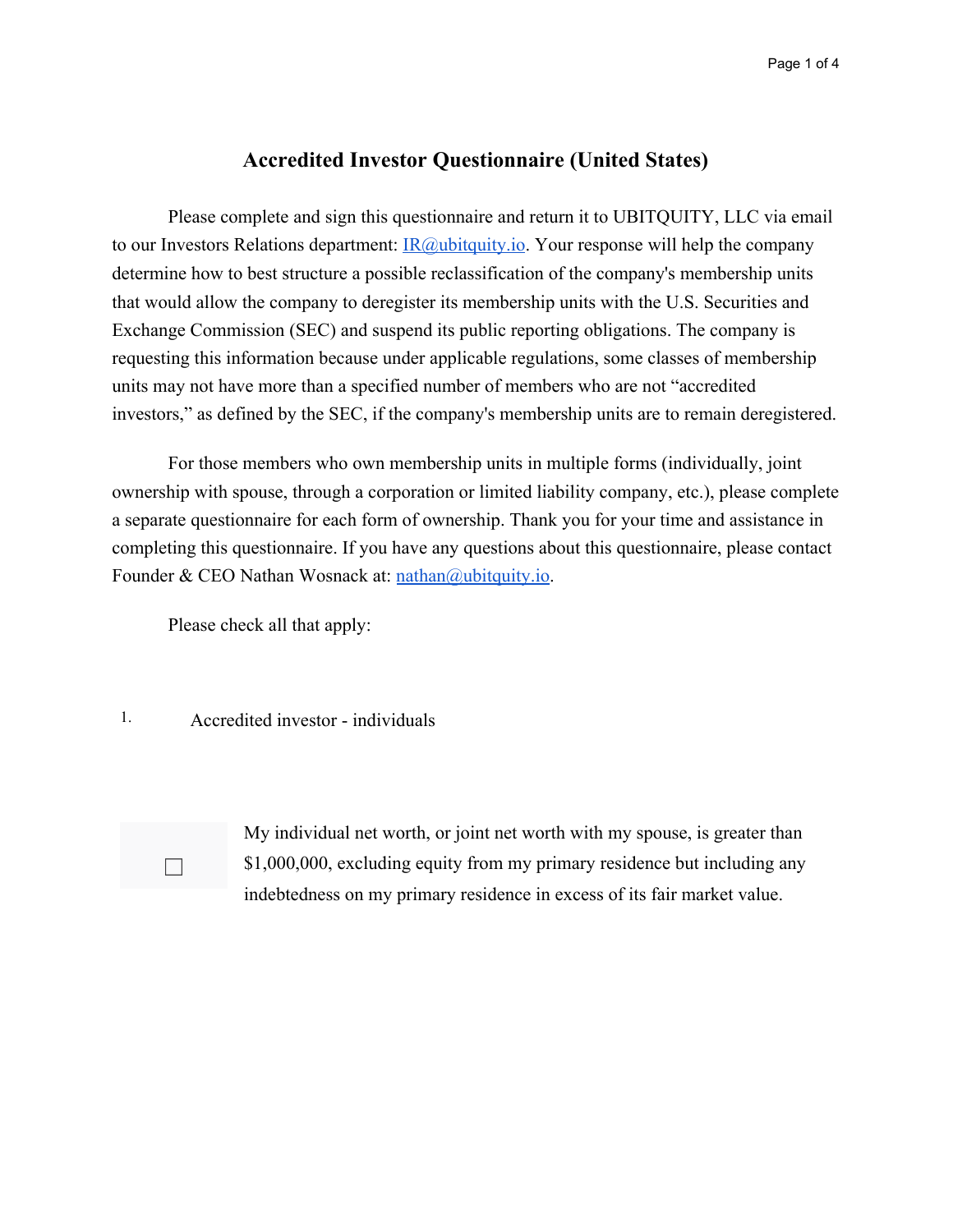My individual income in both 2019 and 2020 was greater than \$200,000, or my joint income with my spouse in both 2019 and 2020 was greater than \$300,000, and I have a reasonable expectation of reaching the same income level in 2021.

2. Accredited investor - business entities (corporations, LL's, trusts, etc.)

☐

☐

☐

☐

The entity is a corporation, LLC, partnership, business trust, or tax-exempt  $501(c)(3)$  organization that has greater than \$5,000,000 in total assets and was not formed for the specific purpose of investing in UBITQUITY, LLC.

The entity is any trust that has greater than \$5,000,000 in total assets, is directed by a person with such knowledge and experience in financial and business matters that such person is capable of evaluating the risks and merits of an investment in UBITQUITY, LLC, and that was not formed for the specific purpose of investing in UBITQUITY, LLC.

The entity is a private business development company as defined in Section  $202(a)(22)$  of the Investment Advisors Act.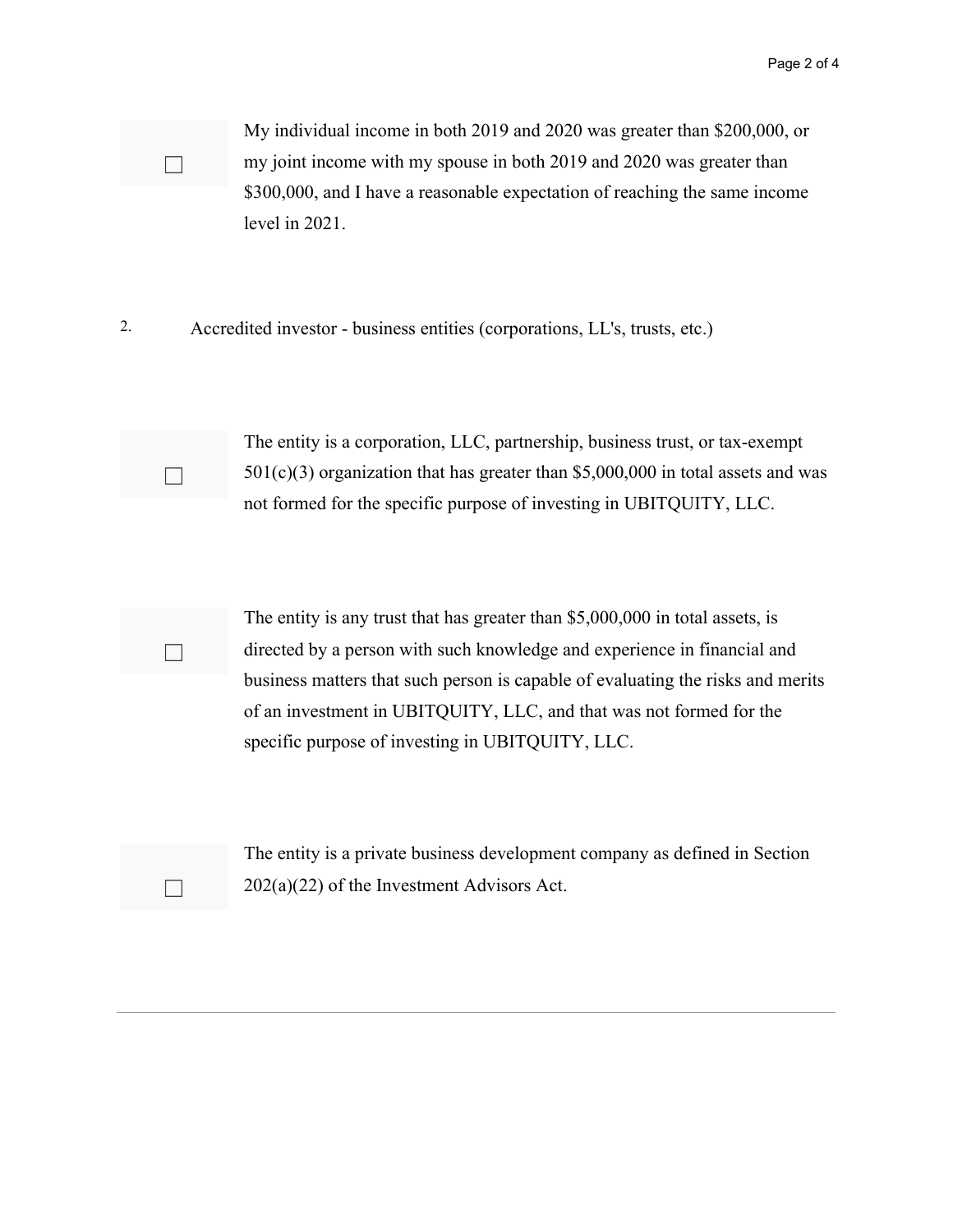The entity's equity owners are all accredited investors. This category may apply even if the entity was formed for the specific purpose of investing in UBITQUITY, LLC.



☐

☐

☐

The entity is a bank, savings and loan association, registered broker or dealer, insurance company, or registered investment company.



The entity is a plan established and maintained by a state or its political subdivisions for the benefit of employees and the plan has greater than \$5,000,000 in total assets.

## 3. Non-accredited investor

 $\Box$  None of the categories above are applicable.